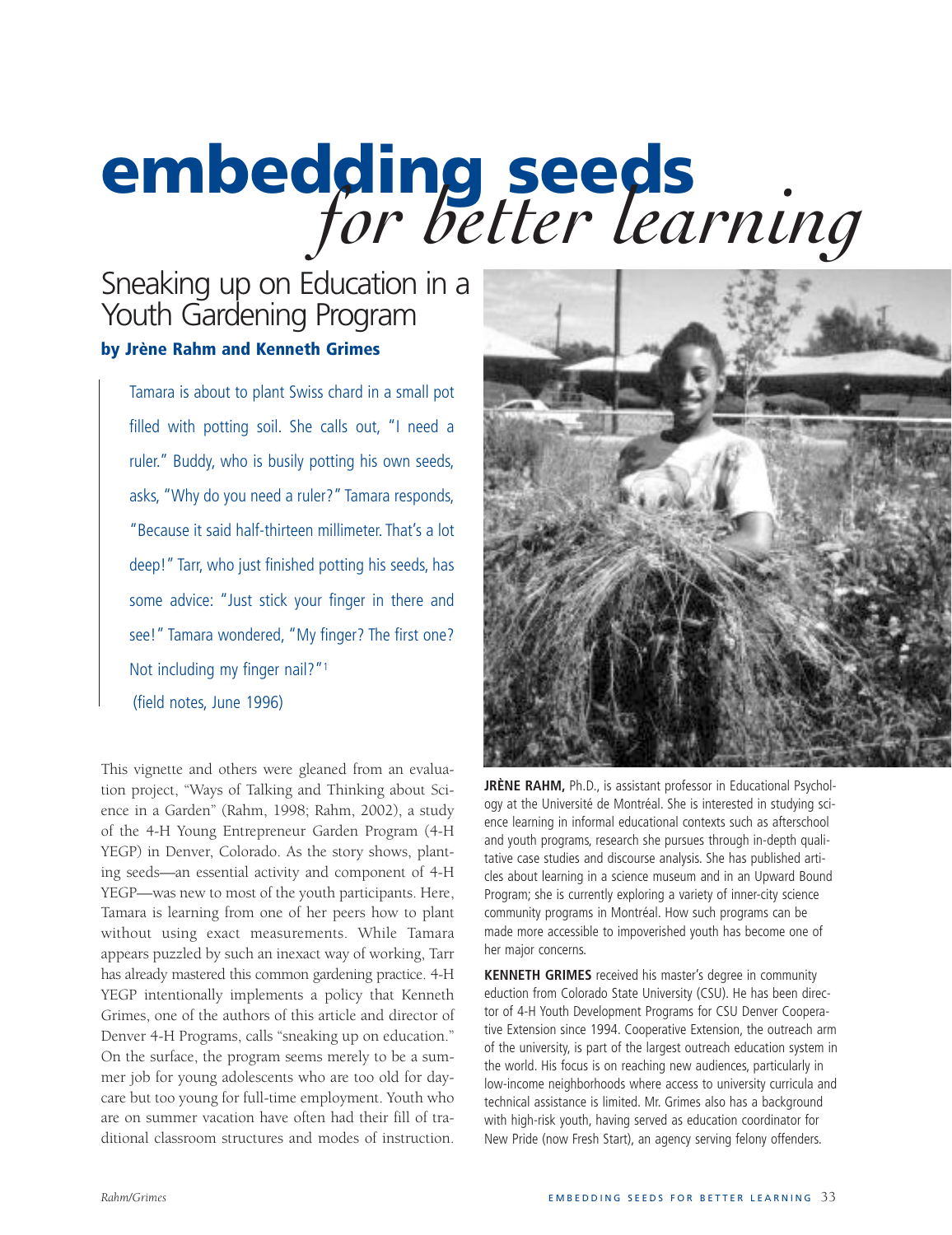In 4-H YEGP, teaching and science knowledge is embedded in the work participants do. The fact that Tamara was learning not only how to plant seeds but also how to measure most likely escaped her. Embedding learning in meaningful activities and interaction makes it much more motivating than "doing school."

This article offers a description of an innovative youth program that embeds learning in a practical setting: a gardening program in which youth plant, har-

vest, and market their own produce. As an outgrowth of the gardening project, participants also interviewed scientists about their jobs in a way that underscored the practical use of science learning. These interviews are one example of the way in which community collaborations came to help define the gardening program. This article will also underline three components of the program that made it a valuable educational context for youth participants: openness to youths' questions, possibility for ownership, and

support of multiple forms of participation. We conclude with a summary of components of best practices as well as challenges the program faces. This article is essentially a synthesis of the observational and interview data Jrène Rahm collected in two individual qualitative case studies of the program in 1996 and 2001 (Rahm, 1998; Rahm & Downey, 2002) together with data drawn from informal conversations with youth and from our involvement in the program, with Jrène Rahm as researcher and Kenneth Grimes as program director.

#### **Learning through Meaningful Work**

What makes 4-H YEGP unique is its emphasis on entrepreneurship, within which science learning is embedded. The program offers youth the chance to develop many work skills. Because they receive a weekly stipend for participating, the young people also learn work ethics such as being on time and taking one's job seriously. This all gets accomplished as youth rotate among four simple learning themes:

- Nurturing
- Harvesting
- Marketing
- Special projects

Youth 11 to 15 years old rotate through these cycles in teams of six or seven with their adult team leader. Two

volunteer master gardeners step in where needed to support work on these themes. The **nurturing** curriculum centers on plant science and basic gardening skills such as planting. **Harvesting** focuses on when and how to harvest, preparing plants for market, using and calculating weights and measures, how to package products, labeling, industry requirements, and more.

While the program could not exist without nurturing and harvesting activities, **marketing** activities

**As the youth explore what makes a business succeed or fail, they interact with area business owners, restaurateurs, caterers, store owners, gardening supply managers, green industry executives, chefs, and others.**

connect the program with the community. As the youth explore what makes a business succeed or fail, they interact with area business owners, restaurateurs, caterers, store owners, gardening supply managers, green industry executives, chefs, and others. They even talk with presidents and vice presidents of banks as they market their products or seek start-up and business funding. One year, after the youth solicited the help of Frontier Airlines, they met the company's president in his office. He shared

his philosophy of success with them and then gave them four airline tickets to raise additional funds for their business.

**Special projects** offer the most varied means to take the garden into the neighborhood and to bring the neighborhood into the garden. Youth often track their neighborhoods not only to see who lives there but also to determine what businesses, schools, churches, community centers, and industries make up the neighborhood. The entrepreneurs learn the importance of "giving back" by providing garden tours for other youth groups or by teaching preschoolers how to plant seeds. A community garden affiliated with a senior center offers opportunities for the youth to manage a farmer's market and to conduct oral history projects with the elders. On other occasions, they may decorate the garden, led by community artists. One year, they learned all about Ndebele art. An artist in the neighborhood had been to South Africa and had helped the female artists she visited there to paint their adobe home in their Ndebele tradition. This artist shared what she had learned with the youth, each team doing its part to create garden murals in this distinctive art form.

4-H YEGP is a grassroots program whose goal is to connect community and youth development efforts in ways that empower youth while also helping them build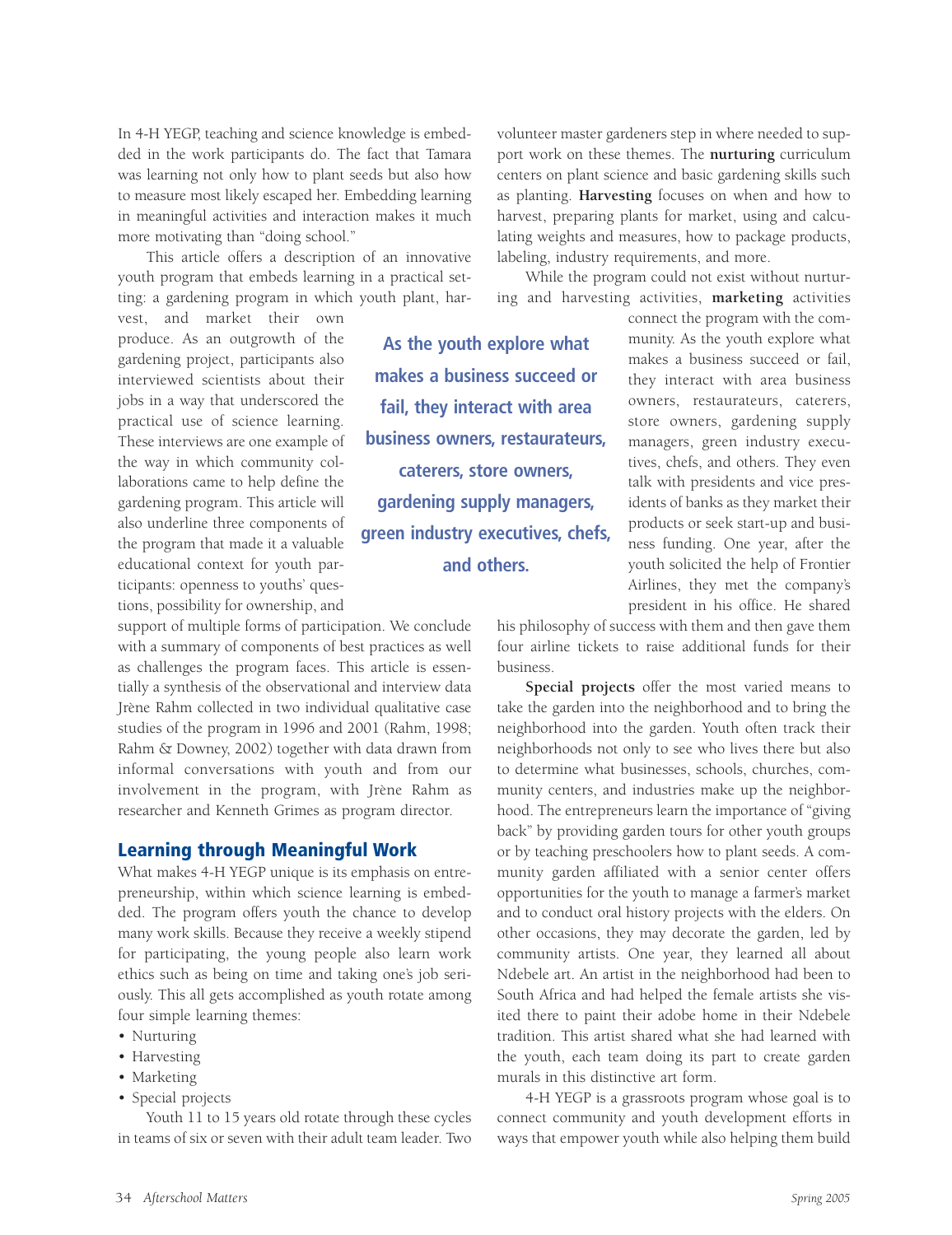

**The on-the-job education "infiltrates" the youth as they do what they need to do to tend the garden and run their business.**

**Willie and the sunflower he grew from seed**

meaningful connections with their community. This goal has given the program direction as it has evolved into its current form. 4-H YEGP started as an adult-run garden program in which adults marketed some of their produce to restaurants in the community. A desire to incorporate youth into the program led in 1994 to a pilot project with seven neighborhood children for whom stipends could be found. These seven were the real pioneers, enduring hardships to make it work. The hardships included not only one of the hottest summers on record but also the fact that the program lacked structure in its first year. The following year, more partners were sought to support the program, the number of youth was increased to 20, and the concept of rotating teams helped provide structure. In the second year, program leaders learned more about relating to the community and training team leaders; they also addressed the question of how many participants the garden could reasonably accommodate.

Inner-city youth gardening programs like 4-H YEGP have gained popularity. The Berkeley Youth Alternative, for example, is a youth employment program that teaches landscaping skills. It includes a community garden that offers youth "employment, a safe social scene, and a venue for rethinking their future" (Lawson & McNally, 1995, p. 211). Such initiatives share broad educational goals and are often seen as prevention programs for at-risk youth. Yet what makes them important and unique is best understood by looking at what happens in a given program day by day.

Learning by doing is a hallmark of 4-H YEGP. The on-the-job education "infiltrates" the youth as they do what they need to do to tend the garden and run their business. The youth described below are harvesting salad leaves for a sale at the Denver Black Arts Festival,

which typically sees two hundred thousand participants during a three-day weekend.

Tarr was asked to harvest green salad leaves. After some thought, Christine, a team leader, advised him, "Actually, pull out the Valeria lettuce," because it was approaching the end of its harvesting season. Will was about to do the same with the Simpson lettuce, but Christine stopped him just in time. "I don't want you to pull them out. What you have to do is go down [to the root] and then pick out the leaves. I know it is kind of tedious." Christine demonstrated what she meant and added, "Remember how I told you to pick the whole leaf?" That was important in order for the product to be marketable. Marti, another student, had completed his task with spinach, so Christine asked him to harvest some collard greens: "Let's do about ten leaves" per plant. Tarr asked about the looks of a salad leaf. Christine reminded him, "You don't want it jagged." She picked up a good leaf and held it up for Tarr to see. "You see this one is nice and round all over. You want *that* rather than *this*," she said as she picked up another leaf, a bad model. She held them both in the air side by side. (field notes, July 1996)

Tara, Will, Marti, and the other youth were excited to be running their own café at the festival. Knowing that their products would be on display before a large public helped them to take ownership when their team leader, Christine, provided instruction. Here, they were learning to differentiate kinds of lettuces and to judge the appropriateness of leaves for sale at an important market for the business. As she showed them how to harvest salad leaves, Christine was also demonstrating quality control and teaching science. That some plants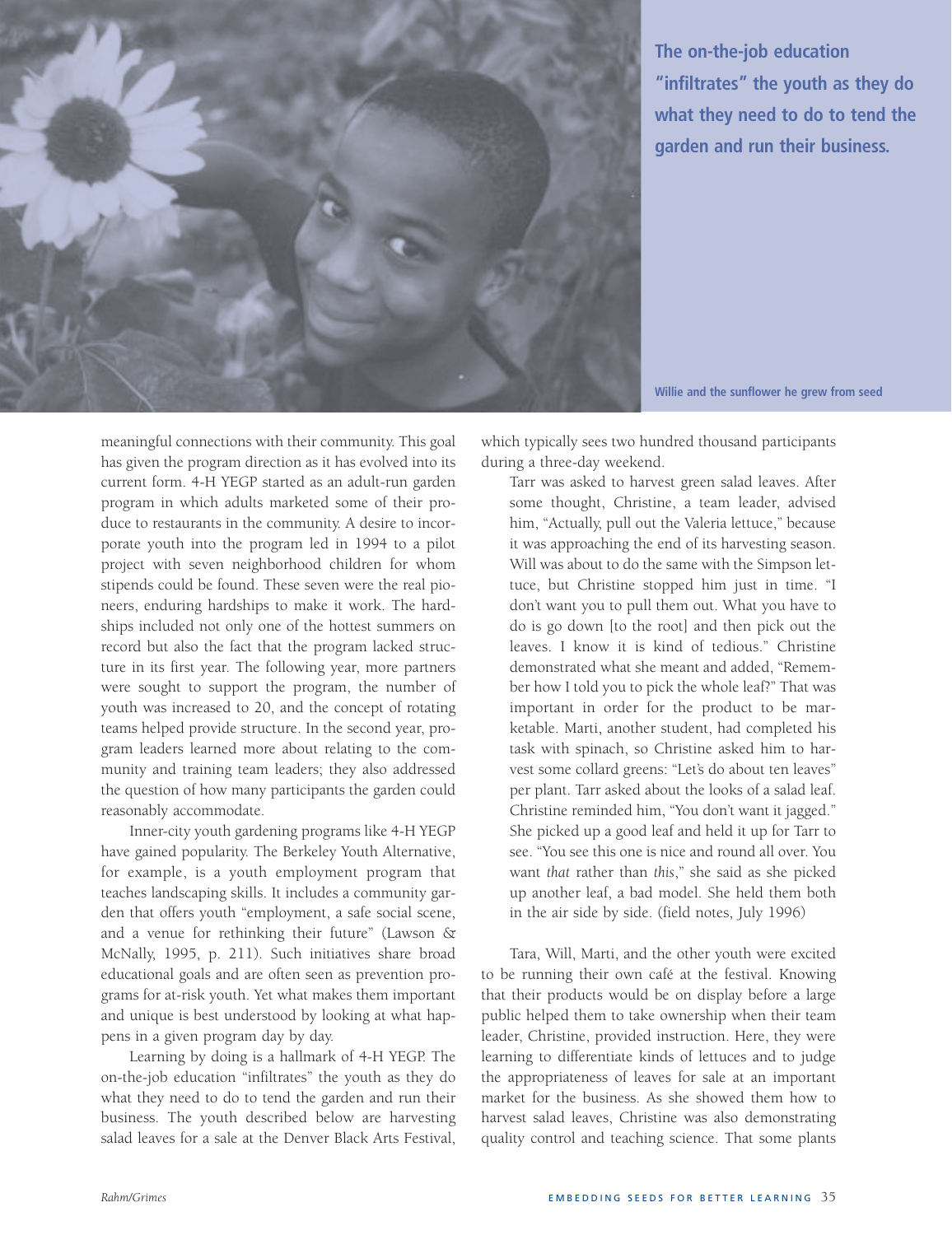

**Daniel and Marti displaying their zucchini**

continue to produce if left in the ground was clearly news to Tarr and Will. An innocent near-mistake gave Christine an opportunity to explain why some greens have only one harvesting cycle while others keep producing—a lesson in plant identification and differentiation. Because the learning emerged from their work rather than being an end in itself, the youth embraced the attention to detail this learning required; they saw that this care would show in the products they presented to the public.

#### **Science Learning beyond the Garden**

Youth programs' broadly defined educational goals often yield learning environments that truly matter to youth (Heath, 2001; Schauble, Beane, Coates, Martin, & Sterling, 1996). In 4-H YEGP, new learning environments also often emerged through community collaborations. For instance, in the summer of 2001, the financial support of the University of Northern Colorado enabled Jrène Rahm to work with a group of seven young people to conduct oral histories of scientists in the community. These students, who were in the garden for their second summer, volunteered for this project.

Rahm's initial study made it clear that the world of scientists was inaccessible to the youth. When we spent our first meeting brainstorming about the kinds of scientists to contact, the youth said they wanted to meet scientists "who freeze bodies, look at brains," develop "robots" or are involved in "breeding animals" and can "talk about genes and cloning." That is, their interests were driven by images of scientists and science from movies and current news.

Our next step was to develop questions for the interviews, including:

- What are some positive and negative things about what you study?
- Did you enjoy science in school?
- Do you have children, and, if so, would you like them to be scientists?
- What would you do if there were no science?

The youth decided to conduct the interviews collaboratively, each asking at least one question.

#### **Learning about Science**

Once we were actually in the scientists' workplaces, most interviews turned into friendly conversations, so that the youth could insert spontaneous questions on topics of specific interest. For instance, in the laboratory of Susan, an atmospheric scientist, a nitrogen bottle that was ejecting steam immediately led the youth to ask, "What's that?"

*Susan:* Well, that's a good question. This is a big tank that has liquid nitrogen in it, and we had just taken some out of here. And liquid nitrogen is *extremely* cold, it's the coldest liquid you can find. And so, it's minus 195 centigrade. I am not sure what that is in Fahrenheit, but really cold.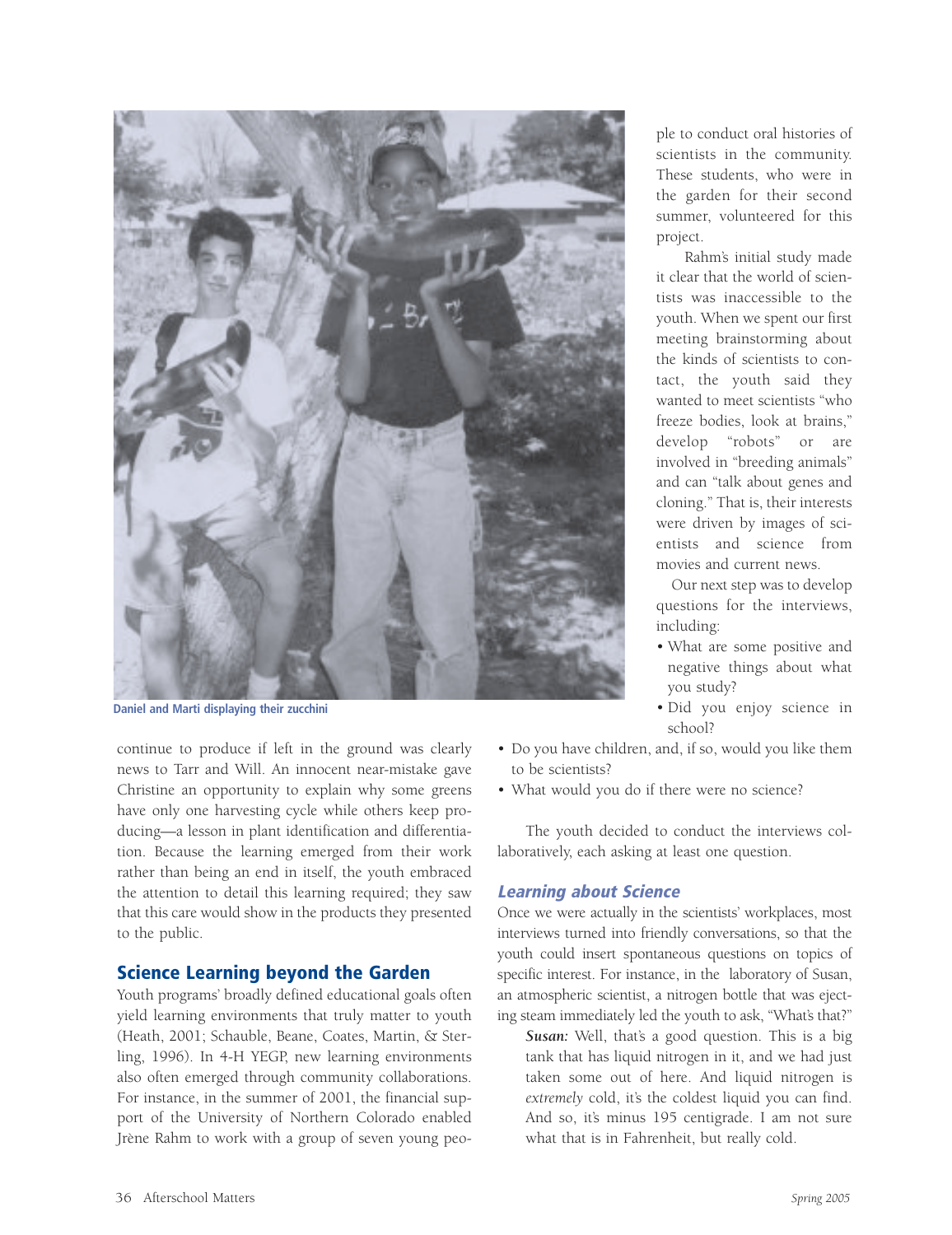*Michael:* What's all the ice on the pipe up there? *Susan:* Well, what this is, this is normally a brass pipe, but what happens here is because this is so cold, the moisture that's in the air condenses on this right away. It's like, if you have a glass and you put ice in it and you put water in it and it's real humid outside, after a while you get water on the glass, on the outside of the glass. The same process is happening here: It's just really cold and the water just condenses on it because it is so cold. So that's why it's white like that. Normally, the pipe, I don't wanna touch it because it is really cold, but normally it would be like this pipe. [Points to another pipe] It's just water that's condensed outside.

*Troy:* …. If you would stick your finger in it, can it kill you?

*Susan:* [giggles] If you would stick your finger in it, you would probably freeze yourself. It's extremely cold. (video transcript, August 4, 2000)

The young people learned about the chemicals Susan works with in a concrete way. In response to their observation of the ice on the pipe, Susan explained the coldness of liquid nitrogen. Then she gave a physical demonstration, pouring some of the nitrogen on the floor without touching it. The youths' continuing interest in her lab gave Susan the opportunity to give them more scientific information; she explained that atmospheric scientists use liquid nitrogen to freeze air samples collected from the outer stratosphere in metal bottles. The air samples are frozen on slides that Susan can examine under a microscope. Reinforcing the lesson, she took the youth to a back room to show them the "bathtub" she and her co-workers had constructed for cleaning air-sample bottles.

#### **Learning about the World of Work**

All the scientists shared their passion for the work they were involved in and emphasized the value of scientific literacy. For example, George, a geologist, gave the following reply to the question, "How does it feel to be a scientist?"

Well, that is a hard question. I think the word *scientist* is an extremely large word. It covers a lot of ground. But I think the biggest feeling you have is the ability to understand what people are doing and why they're doing it. And I would not understand all the makings of an atomic bomb, for instance, but a physicist would understand. But I can read about it, keep up with the field, and know what's going on all the time. (video transcript, July 12, 2000)

All the scientists demonstrated their fascination with science while being realistic about the demands of their profession. Susan, the atmospheric chemist, noted that she often worked nine hours a day, even longer when in the field. Carl, a horticulturist, shared that he had struggled with parts of his education: "When I studied organic chemistry and biochemistry and all that stuff, it wasn't really thrilling to me, but I knew I had to do it to get where I wanted to get."

Conducting the oral histories created opportunities for the youth to reflect on and revise long-held notions of science, as shown in the following exchange about our visit with George:

*Tracer:* I used to think that geologists had a boring job but he made it seem fun. If you make it fun and stuff like that… And he says whatever you get into, make sure you enjoy the stuff. You don't go do a job every—five days a week, basically for the rest of your life, in case you don't get fired.

*Cianna:* My mom doesn't enjoy her job.

*Tracer:* Yes, that's the point. And she comes home, she comes home depressed and everything, doesn't she? (video transcript, July 21, 2000)

Interestingly, the scientists' passion for their work left the youth with the notion that work can be more than work, that it can be something one can enjoy. Thus, conducting the oral histories had pedagogical implications well beyond the science concepts the youth learned.

That these visits mattered to the youth is apparent from their reactions in interviews and journals:

I thought science was dumb until I learned I was doing it. (student journal, August 2000)

I liked how we got to have people tell us, instead of us having to look at a textbook... and I enjoyed the fact that we got to meet them, that we got to visit them and look at things that we haven't even known existed. (interview, August 2000)

Three of the seven youth who participated in the oral history project took steps to enter college in science-related fields. The extent to which the project led them to develop an interest in science or to confirm a prior interest is difficult to determine without a longitudinal study, but it is clear that this special project benefited the youth who participated.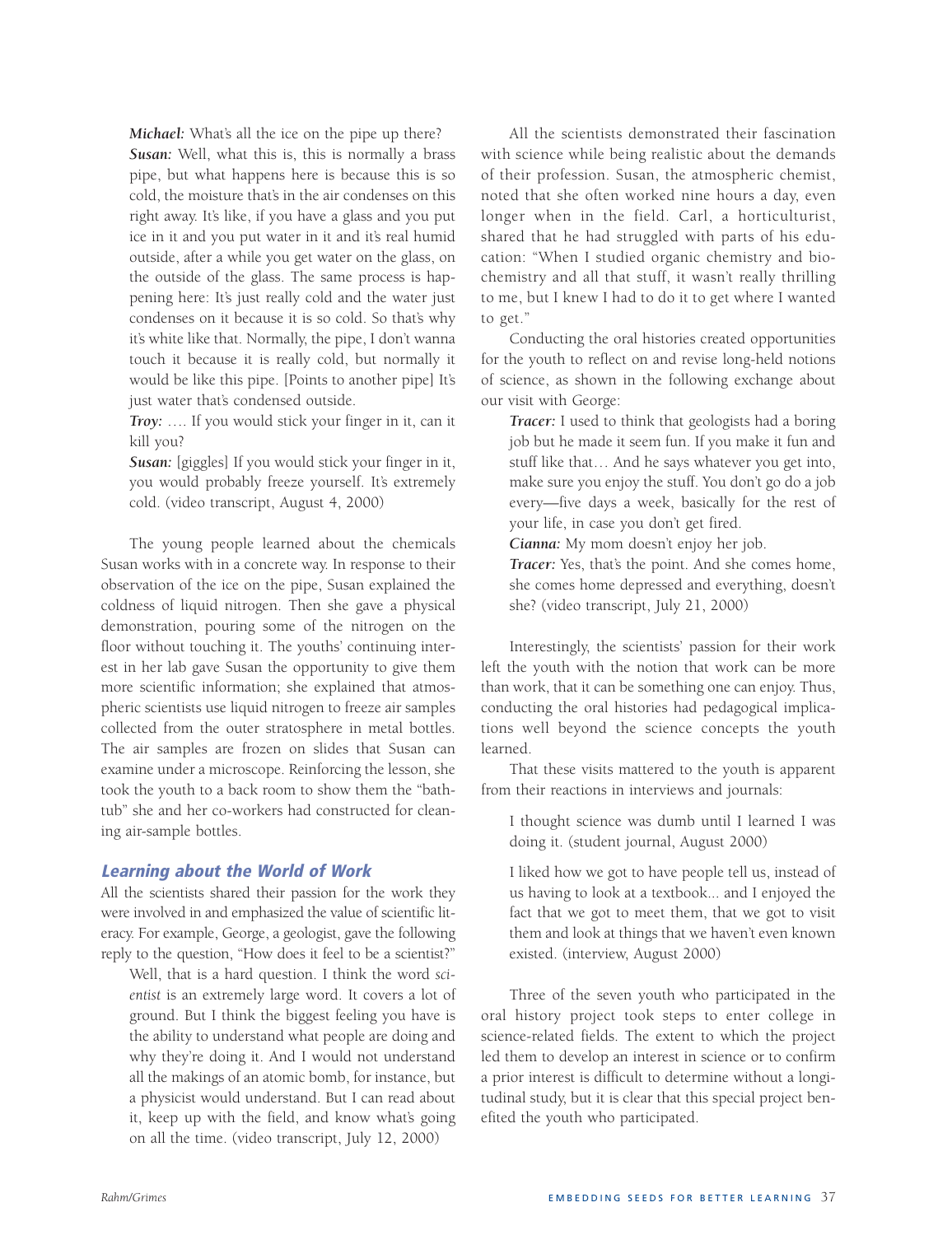The way I can discuss The way I could yet The way a regular + and<br>a square district of Knowledge at a second of Kingham with the study scientist<br>what they study scientist  $\frac{1}{100}$  and search 1 7 and security with a south with holdies **A student journal entry from the end of the program**

#### **Components That Facilitate Learning**

In 1998, the National Youth Entrepreneur Symposium recognized 4-H YEGP for its unique blend of workforce preparation and education. The award further recognized the program for providing a variety of learning opportunities connected to gardening and entrepreneurism, as well as occasions for these mostly inner-city youth to expand their horizons. What makes this awardwinning program work? A variety of factors contribute, including taking all questions seriously, promoting participant ownership of the work and learning, and permitting multiple forms of participation that meet the individual student's needs.

#### **Taking All Questions Seriously**

Analysis of talk about science in 4-H YEGP revealed that—in contrast to what frequently happens in school—the youth were in charge of posing questions. The youth's active questioning not only showed their interest in the program but also led to unintended opportunities for science learning (Rahm, 2002). Take, for instance, the following dialogue about flies between a student and a master gardener:

*Will:* What are flies really good for?

*Marc:* Flies? Well, they pollinate some flowers for us. They teach us patience....[giggle] What else can I think of?

*Will:* They get on people's nerves!

**The scientists' passion for their work left the youth with the notion that work can be more than work, that it can be something one can enjoy.**

> *Marc:* Actually, they do play a good part in the ecology. They are food for other animals like birds and other insects. And they also help break down old plant material and things like that. *Will:* What do they eat? *Marc:* Flies themselves probably don't eat much of anything. But their larvae, the maggots, get into all kind of decaying material and it will decay faster. You can find maggots in the compost piles. *Will:* Are we gonna make a compost? *Marc:* Yes, everybody is gonna take a part in it. Will: I did compost but I didn't see any maggots. *Marc:* Actually, most of the time you won't see them much; they hide in places where nobody can see them like on the edge of the pile and stuff. (video transcript, June 26, 1996)

Will's initial question elicits two answers from Marc that impart scientific knowledge about flies. A follow-up question gives Marc the opportunity to present another fact about flies and to link this learning to gardening with the comment about maggots in compost piles. Will's next question is specifically about program activities, which Marc answers on the same level. Then Will's comment about his observation of the compost gives Marc another opportunity to link scientific fact to the hands-on work Will and his peers are doing. In the structure of 4-H YEGP, having master gardeners work next to the youth facilitated discussion of such complex ideas. This entire dialogue came out of a simple complaint—in the form of a question—about flies. That such questions were taken seriously not only provided learning opportunities but also helped youth take ownership of the program.

#### **The Importance of Ownership**

Besides allowing youth to help direct their own learning, 4-H YEGP also encouraged ownership by providing them with individual gardening plots. Jrène Rahm's (1998) study showed that youth came to "adopt" the seeds they planted. The next logical step for the following year was to assign each young person an individual plot. Before, plants were considered part of the business; now, the garden held both business plots and personal plots in which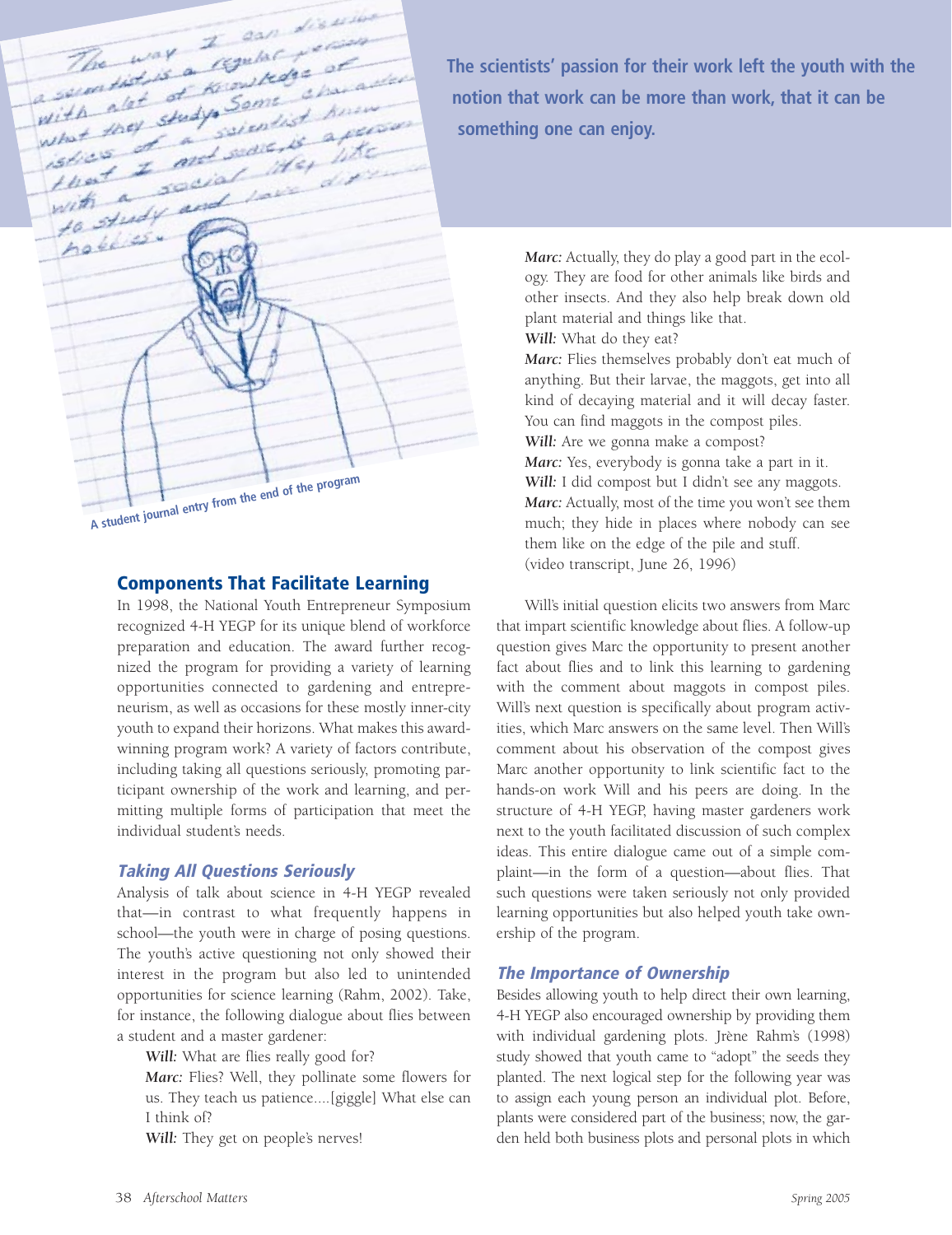each participant could choose what to plant. Personalizing their responsibility for plants provided an opportunity to teach more gardening skills; the individual plots became an incentive to spend extra time in the garden after program hours. More time in the garden brought more questions, which program staff could answer in more depth.

In some instances, the individual plots even became an incentive to return to the program in subsequent years. For instance, Miles said in an informal conversation in the garden, "I really wanted to plant a melon, see how a melon grows, and so I could do that. It made it worth it for me to come back." He then displayed his garden plot, which contained a watermelon plant with many blossoms. He recalled that he "had a melon growing which was about the size of a grape, but, unfortunately, it fell off." Miles was planning to come back after the program was over to check on his melons, especially since his whole family liked melon.

Miles also noticed that the flowers in his plot weren't growing as well as they had the previous year because someone had put too much water on them. Another youth, who had better luck with her flowers, was ready to trade flowers for a watermelon. So Miles was ready to try a new skill: "Maybe I am even gonna try to transplant some of her flowers into my plot." Miles's ownership of his own plot not only taught him increased responsibility but also encouraged him to work collaboratively with his peers.

#### **Supporting Multiple Forms of Participation**

Though 4-H YEGP has an unprecedented return rate, some young people have struggled to become fully integrated members. Working outside in the hot sun is not easy. 4-H YEGP supports youth both by providing many different avenues for participation and by articulating a strong expectation that the youth must take responsibility for their work.

Marti's story illustrates the importance of this support. Marti's application form read: "I'm interested in working because I want to be a responsible person and this is a good way to start. I enjoy meeting people. I am also willing to learn." Once in the program, however, Marti never volunteered for an activity, never asked questions, and never wrote anything in his notebook or journal. When put to task, he put most of his effort into looking busy. In an interview Marti shared that he hated science and had failed science in school. Judging from the assortment of T-shirts he wore, which marketed various remedial education programs, one could see why Marti might not have much faith 4-H YEGP, misconstruing it as yet another remedial science program like the ones he had experienced before.

Over the eight weeks of the program, however, he realized that resistance was not an option. Instead, participants were responsible for making their experience work. Program leaders underline that the garden is the youths' business, so that participant should put their best effort into everything they put their name on. Only in the last two weeks did Marti come around, as the culmination of a gradual process. When asked why he changed, he said, "When I started getting, like, 30 dollars." When asked whether it was the money that made the difference, he added, "Yeah, but also other stuff, like working on the compost, working in the garden, getting more involved." Somehow, Marti was able to see the value of gardening and learning to participate, as one team leader summarized:

You know, it felt like Marti was coming out of his shell and, from inside my group, what I was noticing was Marti was, like, talking to everyone and he was really into, like, the art thing. I mean the art thing was cool to him. You know, he could do it, and, like, the next thing I noticed, like, we were resetting the stone path, he's resetting the stones, he's being more assertive, like the rest of the group is not working but he is resetting the stones. I think he really changed. (interview, August 20, 1996)

Marti's identity change was brought about by many factors: the kinds of activities the program provided, the team concept the program promoted, and the multiple forms of participation, such as the art project, that the program made available. His case demonstrates that failure to participate is not necessarily an end; it can also be a means for further development, if the program supports it. Marti ended up participating in the program for five consecutive summers, most recently as a team leader at the same time that he held a job at a local fast-food chain. He now says, "I have lots of experiences in weeding and watering, working in the garden. I know the names of plants now, even some scientific names." The program has also affected Marti's ways of acting in the community: "I am a better person, I have more friends and I talk a lot more to people." Participation led Marti to think of himself "as very positive and outgoing, and [as] having friends." Marti's mother noted, "The program became like an additional family to him, a place that helped him grow up and support him in ways I couldn't." Marti is currently attending a local community college and is still in touch with the program. The program helped Marti "grow up" in his attitude toward work and toward other people.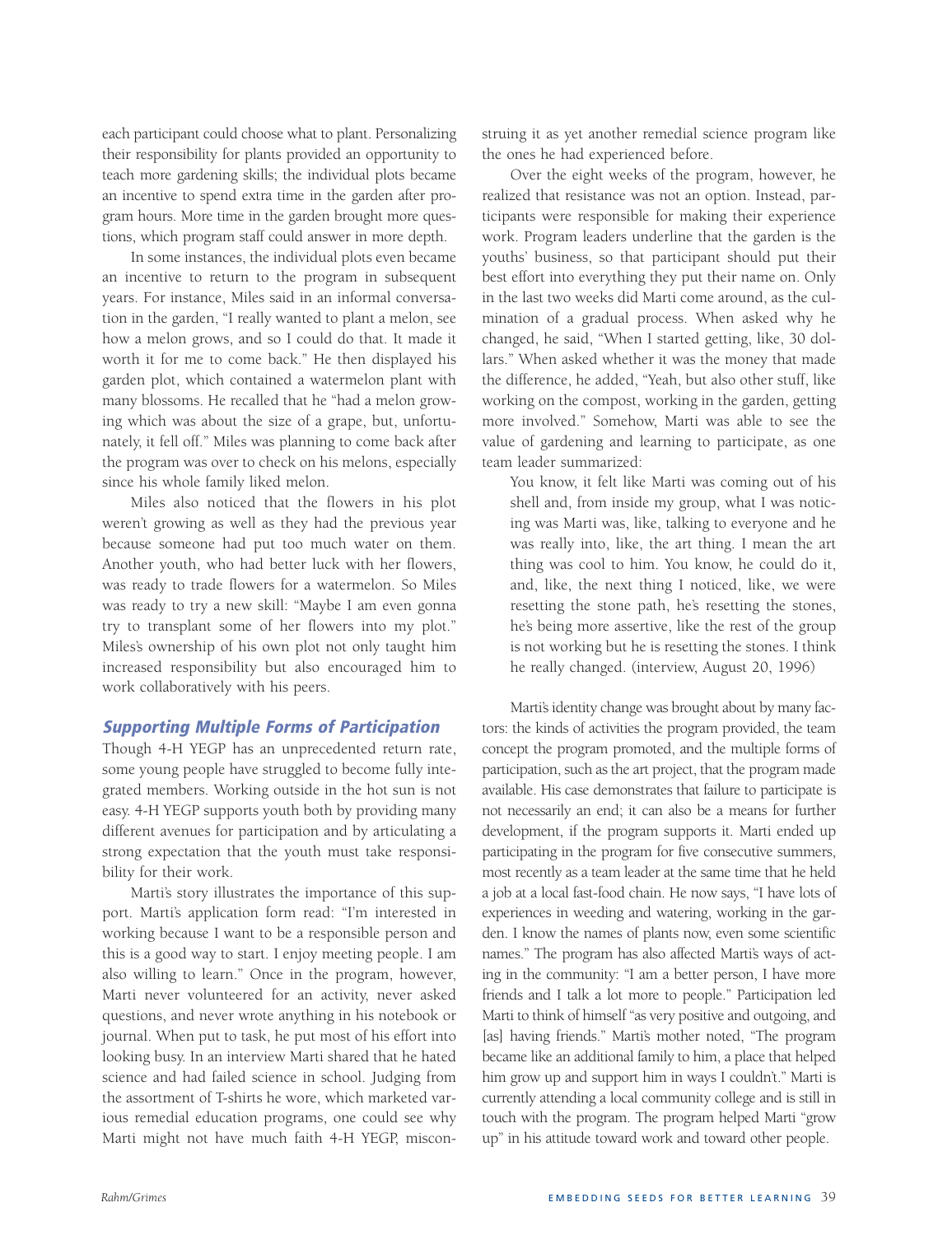## **Lessons Learned**

These stories not only show what happened in 4-H YEGP but also underline the wide variety of learning opportunities typical of afterschool and community programs (Delgado, 2002; McLaughlin, Irby, & Langman, 1994). Though we have specifically drawn out only a few of the best practices typical of communitybased afterschool programs in this article, 4-H YEGP exemplified many components that support and enable youth development; see the box on this page.

If, as we hope, this description inspires other community-based organizations to adopt similar practices, such organizations should be aware of some of the challenges 4-H YEGP faced. A primary consideration must be the development of shared expectations, values, and goals among youth, staff, and community members. 4-H YEGP managed this process by training youth and staff, but it remained a challenge. A similarly important challenge is assessing long-term effects of program participation. Interviews with the youth made it clear that the young people perceived the science of gardening to be very different from school science. It would be interesting to know whether youth ever applied what they learned about science from the program in school or elsewhere, as well as what impact the program might have on youths' everyday life and future aspirations.

Furthermore, gardening is not for everyone. According to the program director, though boys are initially more reluctant to participate than girls, boys were more likely to return to the program. Once in the garden, boys and girls need to be given equal opportunities to participate, despite any unconsciously held gendered notions of

physical work and gardening, such as that girls plant flowers while boys dig in dirt. Finally, program leaders must remember that what matters is not the herbs and

# **BEST PRACTICES in the 4-H Young Entrepreneur Garden Program**

- Questions are encouraged, and people are available to facilitate the discovery of answers.
- Community involvement is initiated from the beginning of the program. Community members who were involved in 4-H YEGP included researchers, community organizations, educational institutions, and families.
- A collaborative framework is instituted to promote the value of working together for mutual benefit.
- Youth and community are viewed as assets.
- Youth voices are as valued and respected as are adult voices.
- Program structure allows for flexibility within welldefined borders.
- Training of adults and youth encourages everyone to share the same expectations, values, and goals.
- Learning is grounded in experiential activities and in the needs and interests of participants.
- Openness to new or unorthodox ideas recognizes that such ideas can bring opportunity.
- Improvement comes from looking back at what worked and what didn't. Input from participants is vital for making improvements.
- Program leaders do not give up on youth, even when they are reluctant to participate at first.
- Programs "sneak up" on learning, conducting education in non-traditional ways that do not evoke negative reactions from learners.

vegetables but the youths' participation. For instance, in 4-H YEGP, some participants engaged in rather sophisticated conversations about subjects that mattered to